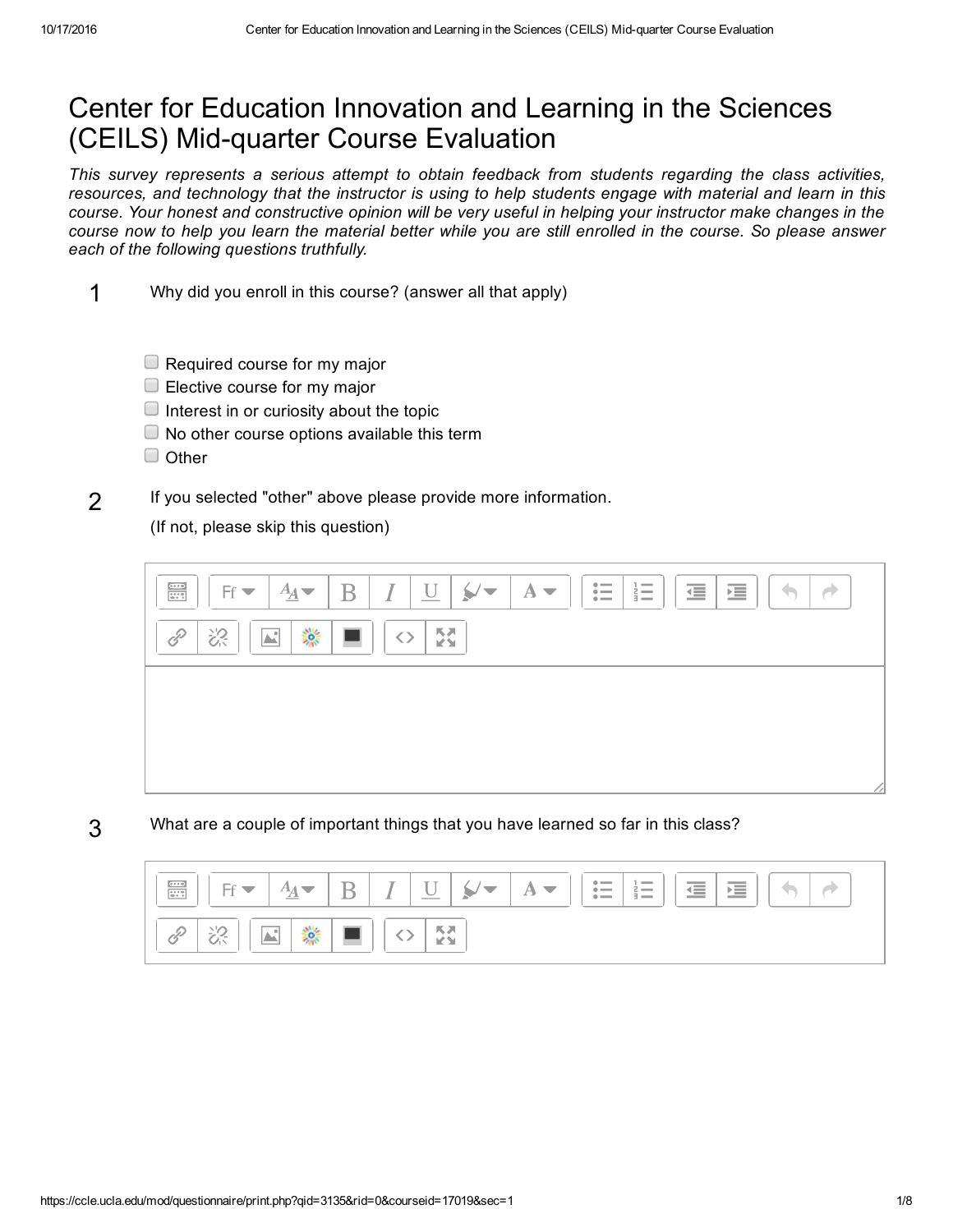4 What is working well for you in this class in terms of your learning?



5 What challenges are you facing in this class in terms of your learning?

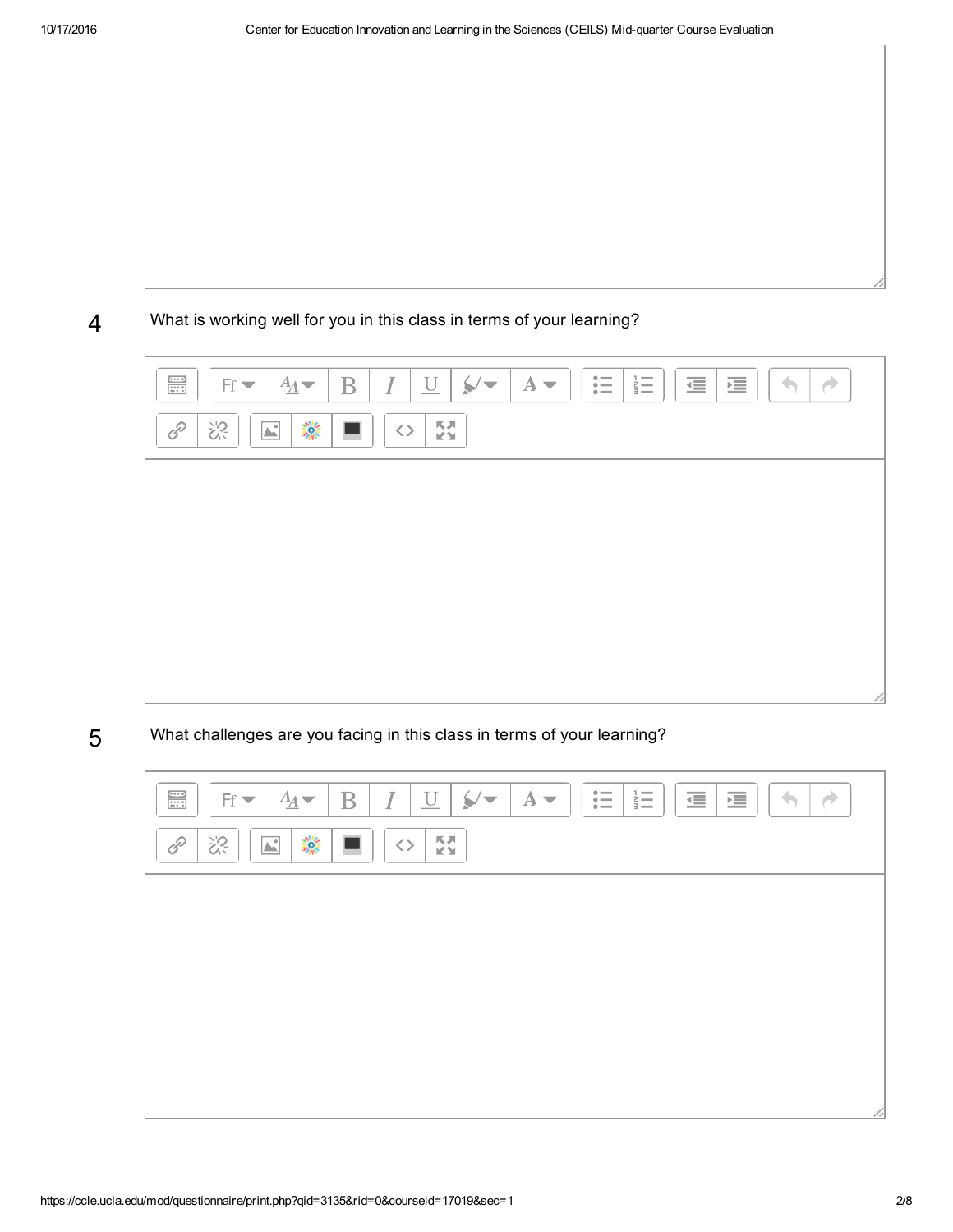6

Is there anything that you think might improve your learning in the class? Please give specific examples or provide constructive ideas.

| $\leftrightarrow$<br>$\bullet$<br>$1 -$<br>$\begin{array}{ c c } \hline \textbf{0.000} \\ \hline \textbf{0.000} \\ \hline \textbf{0.000} \\ \hline \textbf{0.000} \\ \hline \textbf{0.000} \\ \hline \textbf{0.000} \\ \hline \textbf{0.000} \\ \hline \textbf{0.000} \\ \hline \textbf{0.000} \\ \hline \textbf{0.000} \\ \hline \textbf{0.000} \\ \hline \textbf{0.000} \\ \hline \textbf{0.000} \\ \hline \textbf{0.000} \\ \hline \textbf{0.000}$<br>彊<br>$A_{\underline{A}}$<br>$\cal I$<br>$\underline{\mathrm{U}}$<br>$A \blacktriangleright$<br>這<br>$\overline{\mathrm{B}}$<br>$Ff =$<br>÷<br>╭<br>三<br>$\bullet$<br>$\bullet$ - |   |
|-------------------------------------------------------------------------------------------------------------------------------------------------------------------------------------------------------------------------------------------------------------------------------------------------------------------------------------------------------------------------------------------------------------------------------------------------------------------------------------------------------------------------------------------------------------------------------------------------------------------------------------------|---|
| $\frac{K}{2}$<br>恣<br>繠<br>$\mathscr{E}$<br>$\boxed{\color{blue}\blacktriangle^{\color{blue}\blacktriangle^{\color{blue}\blacktriangle}}}$<br>$\langle \rangle$                                                                                                                                                                                                                                                                                                                                                                                                                                                                           |   |
|                                                                                                                                                                                                                                                                                                                                                                                                                                                                                                                                                                                                                                           |   |
|                                                                                                                                                                                                                                                                                                                                                                                                                                                                                                                                                                                                                                           |   |
|                                                                                                                                                                                                                                                                                                                                                                                                                                                                                                                                                                                                                                           |   |
|                                                                                                                                                                                                                                                                                                                                                                                                                                                                                                                                                                                                                                           |   |
|                                                                                                                                                                                                                                                                                                                                                                                                                                                                                                                                                                                                                                           | h |

- 7 About how much of the reading that has been assigned so far in this class have you completed?
	- $\circ$  100%
	- $\bigcirc$  90%
	- $\bigcirc$  75%
	- $\circ$  50%
	- $\circ$  <50%
	- $\bigcirc$  none
	- <sup>O</sup> No answer
- 8 On average, do you feel you need to complete the reading assignments before class in order to be well prepared each week?

 $\circ$  Yes, I need to completely and thoroughly read all of the assignments in order to feel prepared for class.

 $\bigcirc$  If I skim through the reading briefly or just read some of the assigned reading I feel prepared for class.

- $\bigcirc$  I can get by without doing any of the assigned reading for the class.
- <sup>O</sup> No answer
- 9 Approximately how many hours per week, outside of regular class meetings (lecture plus discussion section), do you spend on this class?
	- Less than 2 hours
	- $\bigcirc$  2-3 hours
	- $\bigcirc$  3-4 hours
	- $\bigcirc$  4-6 hours
	- $\circ$  6 or more hours
	- No answer

10 Class Activities. How much do the following class activities help your learning?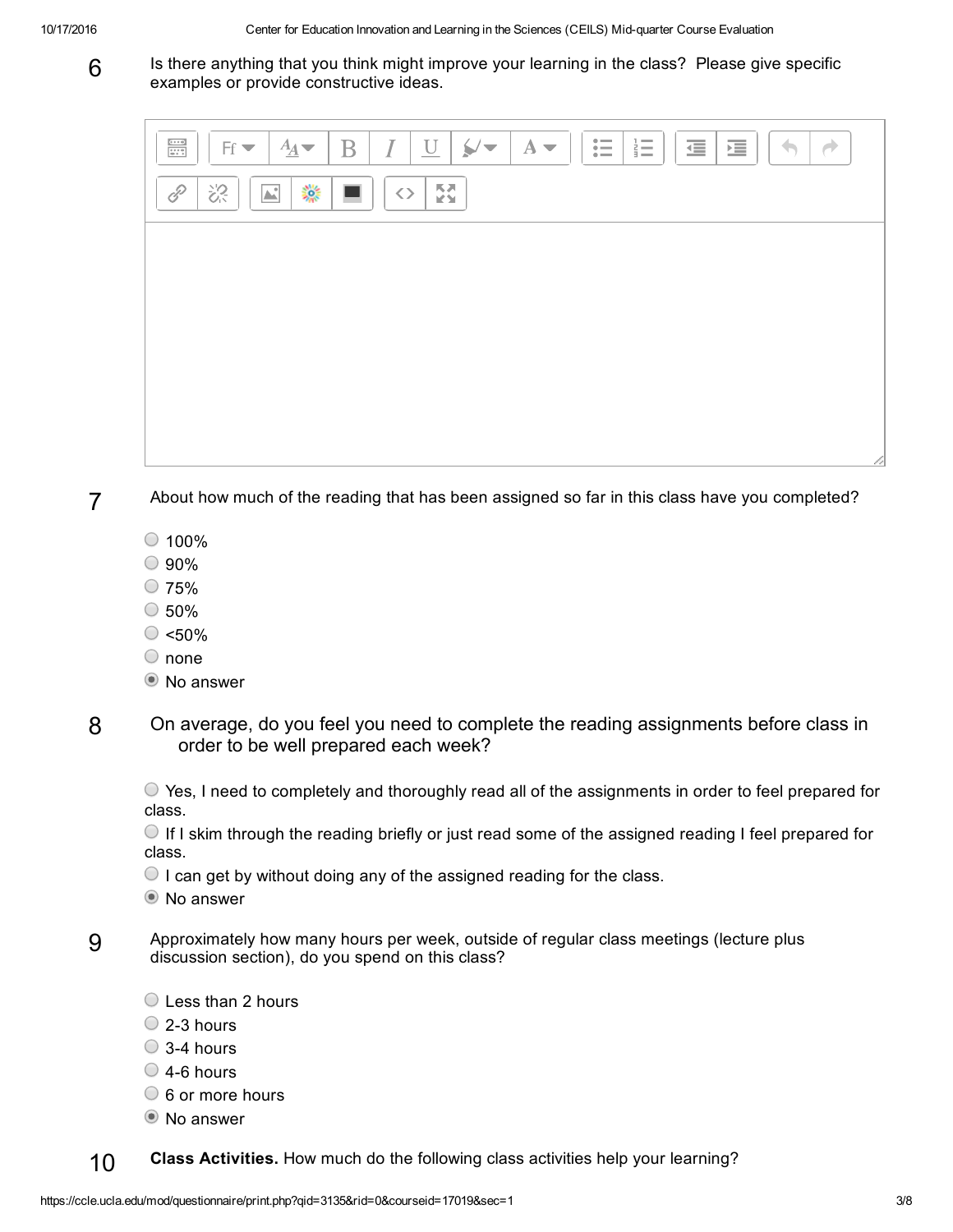Please rate using the following scale:

- 4- A lot of help
- 3- Some help
- 2 Very little help
- 1 No help at all

|                                                    |                             |              | 2                        | 3    | 4                        | N/A                                           |
|----------------------------------------------------|-----------------------------|--------------|--------------------------|------|--------------------------|-----------------------------------------------|
| Lecture presentations using slides                 | $\circledcirc$              |              | e e                      |      |                          | $\left( \begin{array}{c} \end{array} \right)$ |
| Lecture presentations using the board or projector | $\circledcirc$              | C .          | 0                        | C    | O                        | $\bigcirc$                                    |
| Clicker questions in class                         | $_{\textstyle\copyright}$   | <sub>(</sub> | C                        | ( –  | C                        | $\overline{(\phantom{a})}$                    |
| Small group discussion during lecture              | $_{\textstyle\odot}$        | C .          |                          |      | r i                      | $\overline{(\phantom{a})}$                    |
| Homework problems                                  | $\circledcirc$              | C .          |                          |      | e i                      | ◯                                             |
| Online reading quizzes                             | $\circledcirc$              | C            | $\overline{\phantom{a}}$ | C –  | O                        | $\left( \begin{array}{c} \end{array} \right)$ |
| Discussion section activities                      | $\circledcirc$              |              | C                        |      | e e                      | ◯                                             |
| Lab activities                                     | $\textcolor{blue}{\bullet}$ |              | r 11                     | e en | C.                       | $\left( \begin{array}{c} \end{array} \right)$ |
| Groupwork with peers                               | $_{\textstyle\odot}$        | С            | 0                        | C    | $\overline{\phantom{0}}$ | ⊂                                             |
| Course videos made by instructor/TAs               | $_{\textstyle\odot}$        | <sub>(</sub> | C                        | r 11 | C)                       | $\overline{C}$                                |
| Course videos by publisher or other                | $\textcolor{blue}{\bullet}$ |              |                          |      | C                        | ⊂                                             |
| <b>Textbook</b>                                    | $\circledcirc$              |              |                          |      |                          | ⊂                                             |
| Online materials provided by textbook publisher    | $_{\textstyle\odot}$        |              | C                        | c    | r e                      |                                               |
|                                                    |                             |              |                          |      |                          |                                               |

11 Graded Assignments. How would you characterize the questions given on our assessments in this class thus far?

Please rate using the following scale:

- 4- To a great extent
- 3- To some extent
- 2 Very little
- 1 Not at all

|                            |  |  | 4 | N/A |
|----------------------------|--|--|---|-----|
| Fair                       |  |  |   |     |
| <b>Difficult</b>           |  |  |   |     |
| Clearly written            |  |  |   |     |
| Connected to class lessons |  |  |   |     |

- 12 Do you feel that you receive sufficient and useful feedback from the instructor or TAs on class assignments?
	- Yes
	- No

<sup>O</sup> No answer

13 Was the midterm a fair evaluation for what you have learned so far in this course? Why or why not?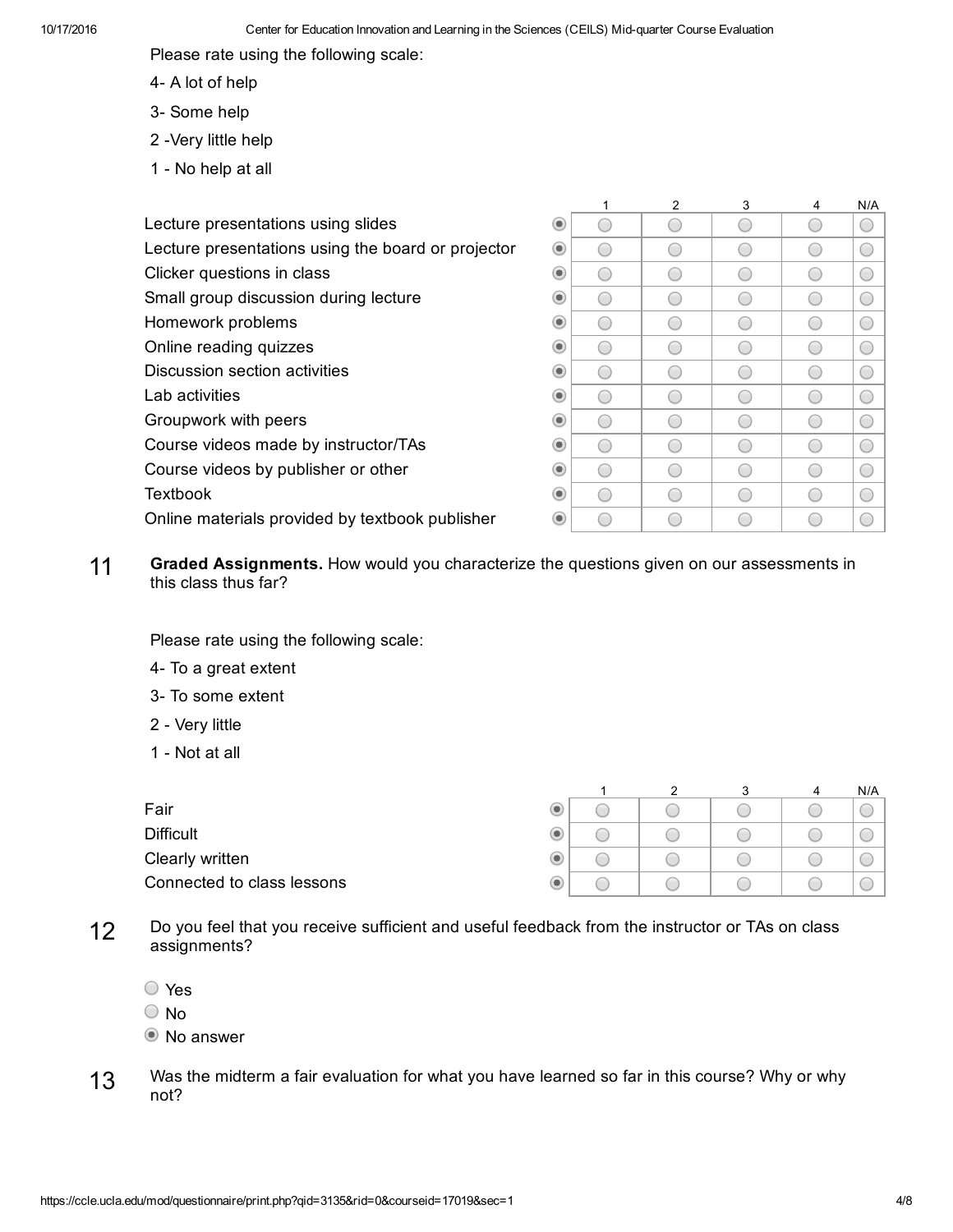| $\begin{array}{ c } \hline \textbf{0.010} \\ \hline \textbf{0.010} \\ \hline \textbf{0.010} \\ \hline \textbf{0.010} \\ \hline \textbf{0.010} \\ \hline \textbf{0.010} \\ \hline \textbf{0.010} \\ \hline \textbf{0.010} \\ \hline \textbf{0.010} \\ \hline \textbf{0.010} \\ \hline \textbf{0.010} \\ \hline \textbf{0.010} \\ \hline \textbf{0.010} \\ \hline \textbf{0.010} \\ \hline \textbf{0.010} \\ \$<br>$F \cdot   A \cdot   B   I   U   \sqrt{\cdot}   A \cdot$<br>$\bullet \qquad \qquad \blacksquare$<br>$\sim$<br>彊<br>彊<br>三<br>$\bullet$<br>$\ddot{\bullet}$ |
|-----------------------------------------------------------------------------------------------------------------------------------------------------------------------------------------------------------------------------------------------------------------------------------------------------------------------------------------------------------------------------------------------------------------------------------------------------------------------------------------------------------------------------------------------------------------------------|
| $\frac{1}{2}$<br>繠<br>恣<br>$\blacksquare$<br>P<br>$ \mathbb{A}^* $<br>$\langle \rangle$                                                                                                                                                                                                                                                                                                                                                                                                                                                                                     |
|                                                                                                                                                                                                                                                                                                                                                                                                                                                                                                                                                                             |
|                                                                                                                                                                                                                                                                                                                                                                                                                                                                                                                                                                             |
|                                                                                                                                                                                                                                                                                                                                                                                                                                                                                                                                                                             |

- 14 Overall, are the expectations for course assignments, class participation, and the evaluation criteria clear?
	- $\circ$  Yes expectations are clear in the syllabus and throughout the course.
	- $\bigcirc$  Mostly some additional clarity in the syllabus and/or assignment instructions would be helpful.
	- $\circ$  Somewhat I have a general idea of what the instructor expects, but it is not very clearly defined.

 $\bullet$  No - I am unsure what the expectations and evaluation criteria are for most assignments and class participation.

- <sup>O</sup> No answer
- 15 Are the learning objectives for the course clearly stated?
	- $\circ$  Yes in the syllabus and lecture presentations.
	- $\circ$  Yes in the syllabus only.
	- $\circ$  Yes- in the lecture presentations only.
	- $\bigcirc$  Yes in the textbook only.
	- $\bigcirc$  No- I have not seen learning objectives for the course.
	- $\bigcirc$  There are learning objectives but they are not clear.
	- $\bigcirc$  Other
	- <sup>O</sup> No answer
- 16 Resources: How much do the following resources in the class help you structure your studying and enhance your learning of course material?

Please rate using the following scale:

- 4 A lot of help
- 3 Some help
- 2 Very little help
- 1- No help at all

| Syllabus                |
|-------------------------|
| Textbook                |
| <b>Study Guide</b>      |
| Reading materials       |
| <b>CCLE</b> course site |

|           | າ | я | N/A |
|-----------|---|---|-----|
| $\bullet$ |   |   |     |
| $\bullet$ |   |   |     |
| $\bullet$ |   |   |     |
| $\bullet$ |   |   |     |
| $\bullet$ |   |   |     |
|           |   |   |     |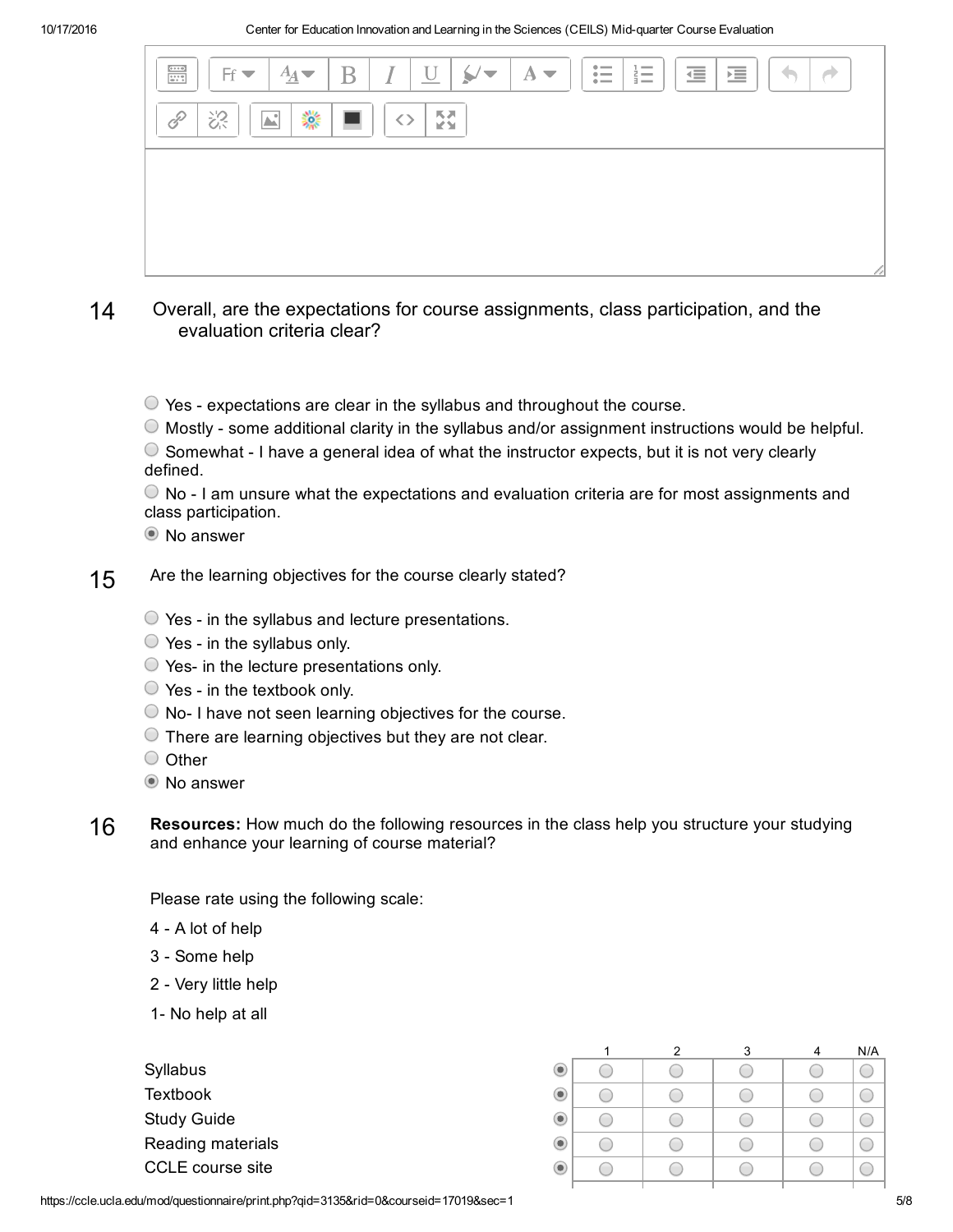10/17/2016 Center for Education Innovation and Learning in the Sciences (CEILS) Midquarter Course Evaluation

| Bruincast lecture videos | $\bullet$                   |  |  |  |
|--------------------------|-----------------------------|--|--|--|
| Other videos/animations  | $\bullet$                   |  |  |  |
| Lecture slides           | $\circ$                     |  |  |  |
| Class handouts           | $\textcolor{blue}{\bullet}$ |  |  |  |

17 Individual support as a learner. How much do the following support aspects of the class help your learning?

Please rate using the following scale:

- 4- A lot of help
- 3- Some help
- 2 Very little help
- 1 No help

Contact with instructor: In-person office hours Contact with instructor: Online office hours (via Zoom or similar) Contact with instructor: Email correspondence Contact with TAs: In-person Office hours Contact with TAS: Online office hours (via Zoom or similar) Contact with TAs: Email correspondence Working with peers during class Working with peers outside of class

|                  | 1 | $\overline{2}$ | 3 | 4 | N/A          |
|------------------|---|----------------|---|---|--------------|
| $\circledbullet$ |   |                |   |   |              |
| $\odot$          | ٠ |                |   |   | <sub>(</sub> |
| $\bullet$        |   |                |   |   |              |
| $\odot$          |   |                |   |   |              |
| $\odot$          | ٦ |                |   |   | C            |
| $\odot$          |   |                |   |   |              |
| $\odot$          |   |                |   |   |              |
| $\bullet$        |   |                |   |   |              |
| $\odot$          |   |                |   |   |              |

18 Please indicate the level to which you agree or disagree with each of the following statements.

Please rate using the following scale:

Way the class is taught overall

- 4- Strongly agree
- 3- Somewhat agree
- 2 Somewhat disagree
- 1 Strongly disagree

This class provides an environment for the free and open expression of ideas, opinions, and beliefs. Sometimes I am singled out in this class because I am

different from most of the other students.

Grades appear to be assigned fairly and impartially in this class.

I am often ignored in this class even when I attempt to participate.

The classroom environment is comfortable and accessible for students with any type of disability.

The instructor encourages equal participation of all students in this class.

My TA encourages equal participation of all students in our discussion section.

I feel isolated in this class.

The instructor makes me feel welcome in this class.

|                         | 1  | $\boldsymbol{2}$ | 3              | 4              | N/A        |
|-------------------------|----|------------------|----------------|----------------|------------|
| $\odot$                 | r. | 0                | r.             | ÷              | $\bigcirc$ |
| $\odot$                 | r. | <sub>(</sub>     | ( –            | С,             | C          |
| $\odot$                 | m. | <sub>(</sub>     | $\overline{a}$ | <sub>(</sub>   | $\bigcirc$ |
| $\odot$                 | ٠  | <sub>(</sub>     | <sub>(</sub>   | <sub>(</sub> – | C.         |
| $\odot$                 | ۰  | ×                | o              | ( –            | C          |
| $\odot$                 | ×. | ×                | ×              | <sub>(</sub>   | C          |
| $\mathbf{1}_{\text{O}}$ | o  | 0                | C              | C              | C          |
| $\odot$                 |    |                  |                |                | C          |
| $\odot$                 | ٠  | ۰                |                | ٦              | C          |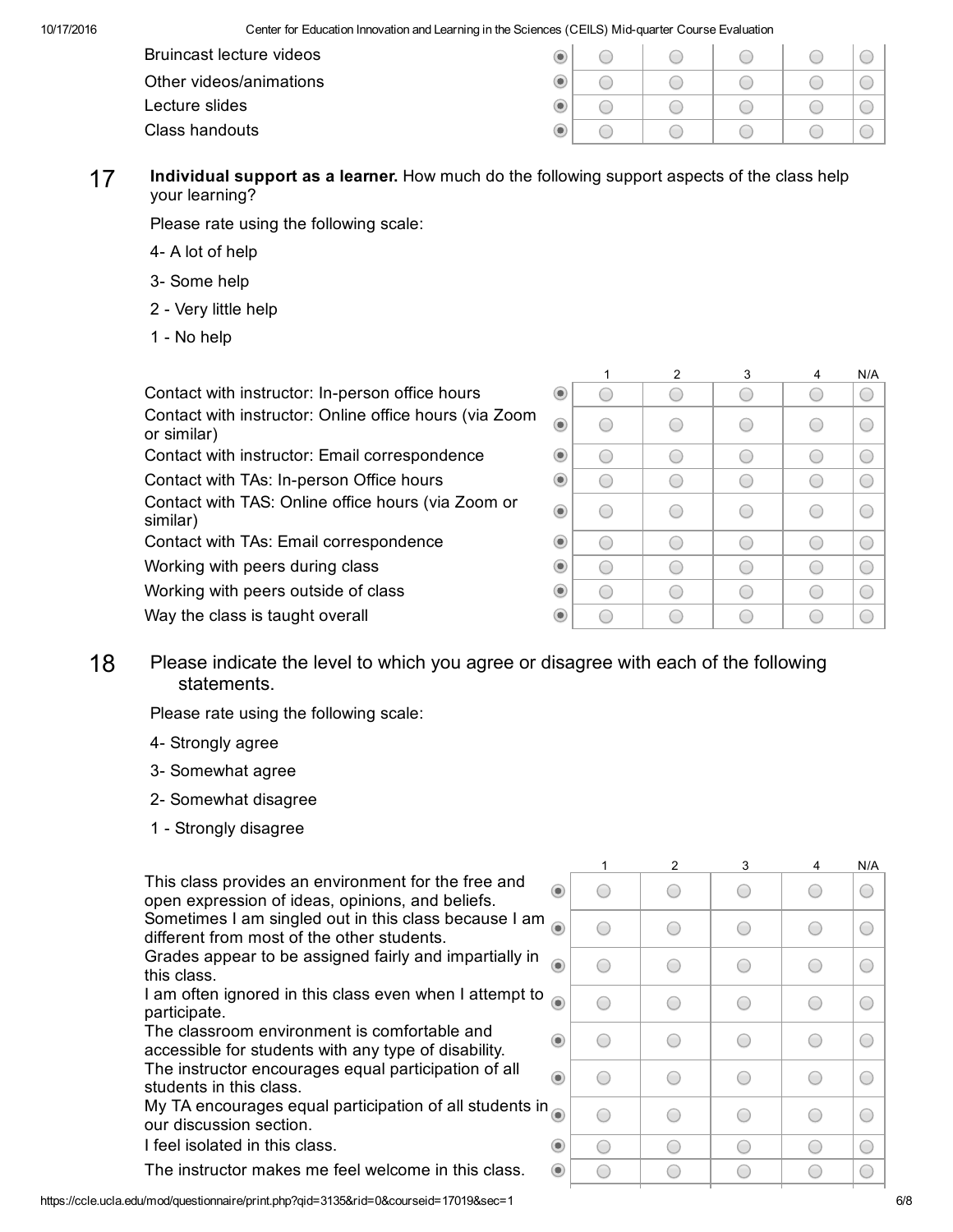10/17/2016 Center for Education Innovation and Learning in the Sciences (CEILS) Midquarter Course Evaluation

My TA makes me feel welcome in this class.

 $\odot$ 

- 19 If you have not yet participated in office hours with the instructor or TAs, would you consider engaging in this activity during the next part of the quarter?
	- Please state "Yes" or "No".
	- If yes please share why.
	- $\cdot$  If no why not?



20 Do you have any additional comments or constructive feedback you would like to provide in order to help improve the learning experience for yourself and your peers this quarter?

| $\bullet$<br>$\blacktriangleright$<br>$1 -$<br>$\begin{array}{ c c }\hline \textbf{0.000}\\ \hline \textbf{0.000}\\ \hline \textbf{0.000}\\ \hline \textbf{0.000}\\ \hline \textbf{0.000}\\ \hline \textbf{0.000}\\ \hline \textbf{0.000}\\ \hline \textbf{0.000}\\ \hline \textbf{0.000}\\ \hline \textbf{0.000}\\ \hline \textbf{0.000}\\ \hline \textbf{0.000}\\ \hline \textbf{0.000}\\ \hline \textbf{0.000}\\ \hline \textbf{0.000}\\ \hline \textbf{0.000}\\ \h$<br>彊<br>這<br>$\cal I$<br>$\underline{\mathrm{U}}$<br>$A \blacktriangleright$<br>$A_{\underline{A}}$<br>$\rm{B}$<br>$Ff \blacktriangledown$<br>主<br>$\bullet$<br>$\bullet$ | $\overrightarrow{ }$<br>÷ |
|---------------------------------------------------------------------------------------------------------------------------------------------------------------------------------------------------------------------------------------------------------------------------------------------------------------------------------------------------------------------------------------------------------------------------------------------------------------------------------------------------------------------------------------------------------------------------------------------------------------------------------------------------|---------------------------|
| $\frac{K}{2}$<br>繠<br>$\mathscr{E}$<br>恣<br>$\boxed{\triangle^*}$<br>$\langle \rangle$<br><b>The Contract of the Contract of the Contract of the Contract of the Contract of the Contract of the Contract of the Contract of the Contract of the Contract of the Contract of the Contract of the Contract of the Contract </b>                                                                                                                                                                                                                                                                                                                    |                           |
|                                                                                                                                                                                                                                                                                                                                                                                                                                                                                                                                                                                                                                                   |                           |
|                                                                                                                                                                                                                                                                                                                                                                                                                                                                                                                                                                                                                                                   |                           |
|                                                                                                                                                                                                                                                                                                                                                                                                                                                                                                                                                                                                                                                   |                           |
|                                                                                                                                                                                                                                                                                                                                                                                                                                                                                                                                                                                                                                                   |                           |
|                                                                                                                                                                                                                                                                                                                                                                                                                                                                                                                                                                                                                                                   | 11                        |

21 Please share any insights about how you prepare for class assessments like exams and quizzes. Do you study with peers? Take notes on the assigned readings? Watch videos on the topics? What works best for you?

Do you have any tips or strategies that might be helpful for other students who may be struggling in the course?

| $\begin{array}{ c } \hline \text{0 0 0 0}\\ \hline \text{0 0 0 0}\\ \hline \text{0 0 0 0}\\ \hline \text{0 0 0 0}\\ \hline \end{array}$ | $Ff =$             | $\overline{\phantom{0}}$<br>$\angle A$<br>∸ | Terminal State<br>ж. | <b>Section</b><br>$\overline{\phantom{0}}$<br>×<br>$\overline{\phantom{a}}$ | $A =$ | $\frac{1}{2}$<br>$\frac{1}{2}$ $\equiv$<br>$=$ | 福<br>福 |  |
|-----------------------------------------------------------------------------------------------------------------------------------------|--------------------|---------------------------------------------|----------------------|-----------------------------------------------------------------------------|-------|------------------------------------------------|--------|--|
| $\mathscr{E}$                                                                                                                           | <b>Carlos</b><br>◡ |                                             |                      | <b>KA</b>                                                                   |       |                                                |        |  |